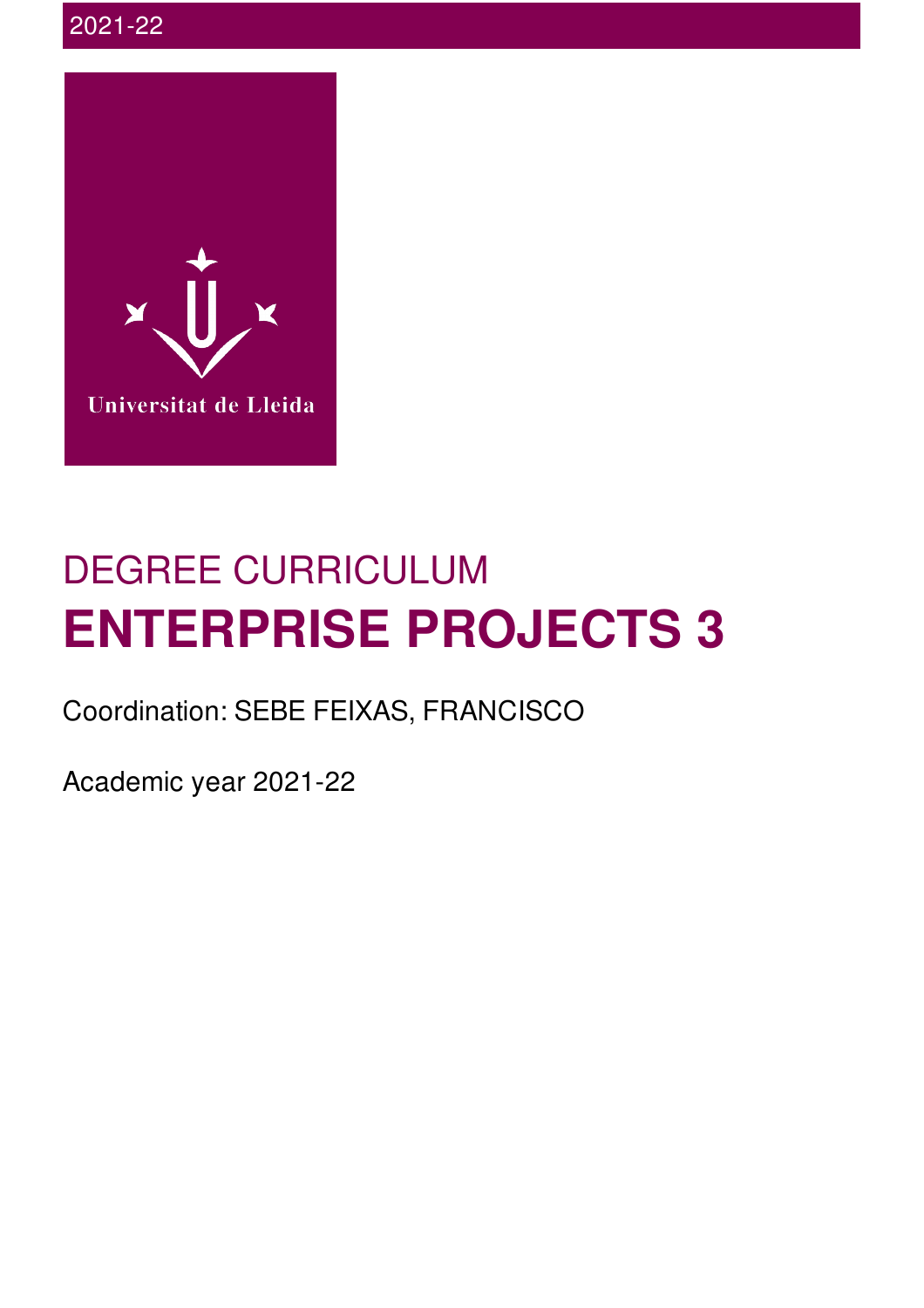## Subject's general information

| <b>Subject name</b>                                                                         | <b>ENTERPRISE PROJECTS 3</b>                                                                                                  |   |                |                            |                      |  |
|---------------------------------------------------------------------------------------------|-------------------------------------------------------------------------------------------------------------------------------|---|----------------|----------------------------|----------------------|--|
| Code                                                                                        | 103107                                                                                                                        |   |                |                            |                      |  |
| <b>Semester</b>                                                                             | <b>UNDEFINED</b>                                                                                                              |   |                |                            |                      |  |
| <b>Typology</b>                                                                             | Degree                                                                                                                        |   |                | Character<br><b>Course</b> | Modality             |  |
|                                                                                             | Master's Degree in Informatics<br>Engineering                                                                                 |   | $\overline{c}$ | <b>OPTIONAL</b>            | Attendance-<br>based |  |
| <b>Course number of</b><br>credits (ECTS)                                                   | 6                                                                                                                             |   |                |                            |                      |  |
| Type of activity, credits,<br>and groups                                                    | <b>Activity</b><br>type                                                                                                       |   | <b>PRAULA</b>  |                            |                      |  |
|                                                                                             | <b>Number of</b><br>credits                                                                                                   | 6 |                |                            |                      |  |
|                                                                                             | <b>Number of</b><br>groups                                                                                                    |   | 1              |                            |                      |  |
| Coordination                                                                                | SEBE FEIXAS, FRANCISCO                                                                                                        |   |                |                            |                      |  |
| <b>Department</b>                                                                           | COMPUTER SCIENCE AND INDUSTRIAL ENGINEERING                                                                                   |   |                |                            |                      |  |
| <b>Teaching load</b><br>distribution between<br>lectures and<br>independent student<br>work | This course is taught in Dual training modality so that the formation of the student is<br>developed entirely in the company. |   |                |                            |                      |  |
| <b>Important information</b><br>on data processing                                          | Consult this link for more information.                                                                                       |   |                |                            |                      |  |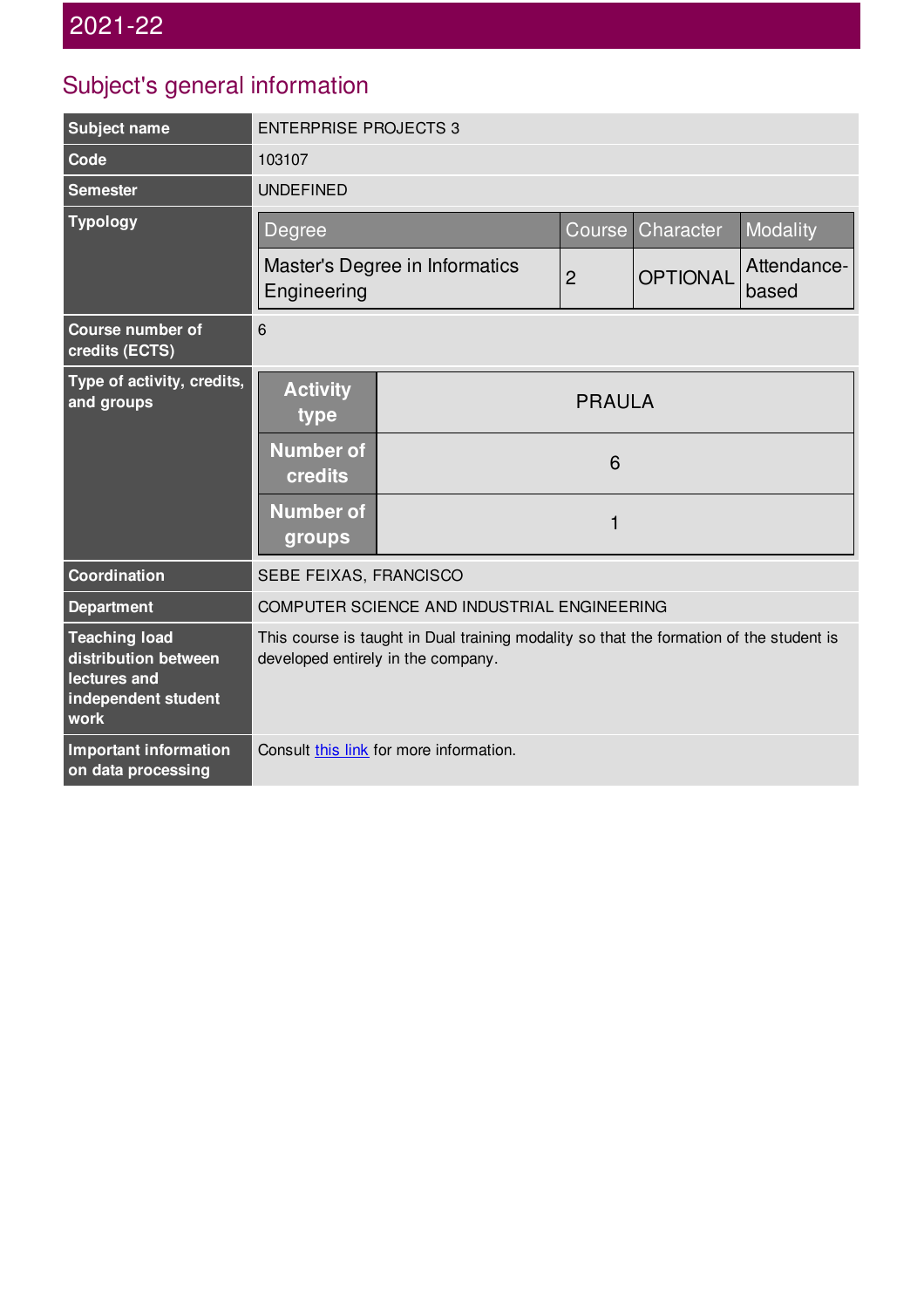| Teaching staff                          | E-mail addresses            | <b>Credits</b><br>taught by<br>teacher | Office and hour of attention |
|-----------------------------------------|-----------------------------|----------------------------------------|------------------------------|
| GARRIDO NAVARRO, JUAN<br><b>ENRIQUE</b> | juanenrique.garrido@udl.cat |                                        |                              |
| GINE DE SOLA, FRANCESC                  | francesc.gine@udl.cat       | , 5                                    |                              |
| GRANOLLERS SALTIVERI,<br><b>ANTONI</b>  | toni.granollers@udl.cat     | 1                                      |                              |
| LERIDA MONSO, JOSEP LLUIS               | joseplluis.lerida@udl.cat   | , 5                                    |                              |
| SEBE FEIXAS, FRANCISCO                  | francesc.sebe@udl.cat       | $\pmb{0}$                              |                              |

### Subject's extra information

The Dual training program allows the skills development in an entirely professional environment through the participation in real projects and work teams within a company. To follow this course is not required any specific knowledge, but a pro-active attitude, positive and adaptation to new situations and new teams.

### Learning objectives

- 1. Developing the capacity to conceive, design and implement projects and/or contribute to new solutions, apply the knowledge acquired and to be capable of integrating this knowledge.
- 2. Developing the capacity for the integration of technologies, applications and computer engineering systems, in general and in wider and multidisciplinary contexts.
- 3. Developing the capacity for strategic planning, preparation, coordination and technical management in the field of the computer engineering in: systems, applications, services, networks, infrastructures or computer installations and centres or factories of software development, complying with the suitable fulfilment of the quality criteria and multidisciplinary working environments.
- 4. Development of integration capability and adapt to new environments and work teams.
- 5. Developing the capacity to communicate their conclusions to specialists and non-specialists in a clear and unambiguous manner.

### **Competences**

#### **University of Lleida strategic competences**

UdL1: Appropriate skills in oral and written language.

**Cross-disciplinary Competences EPS**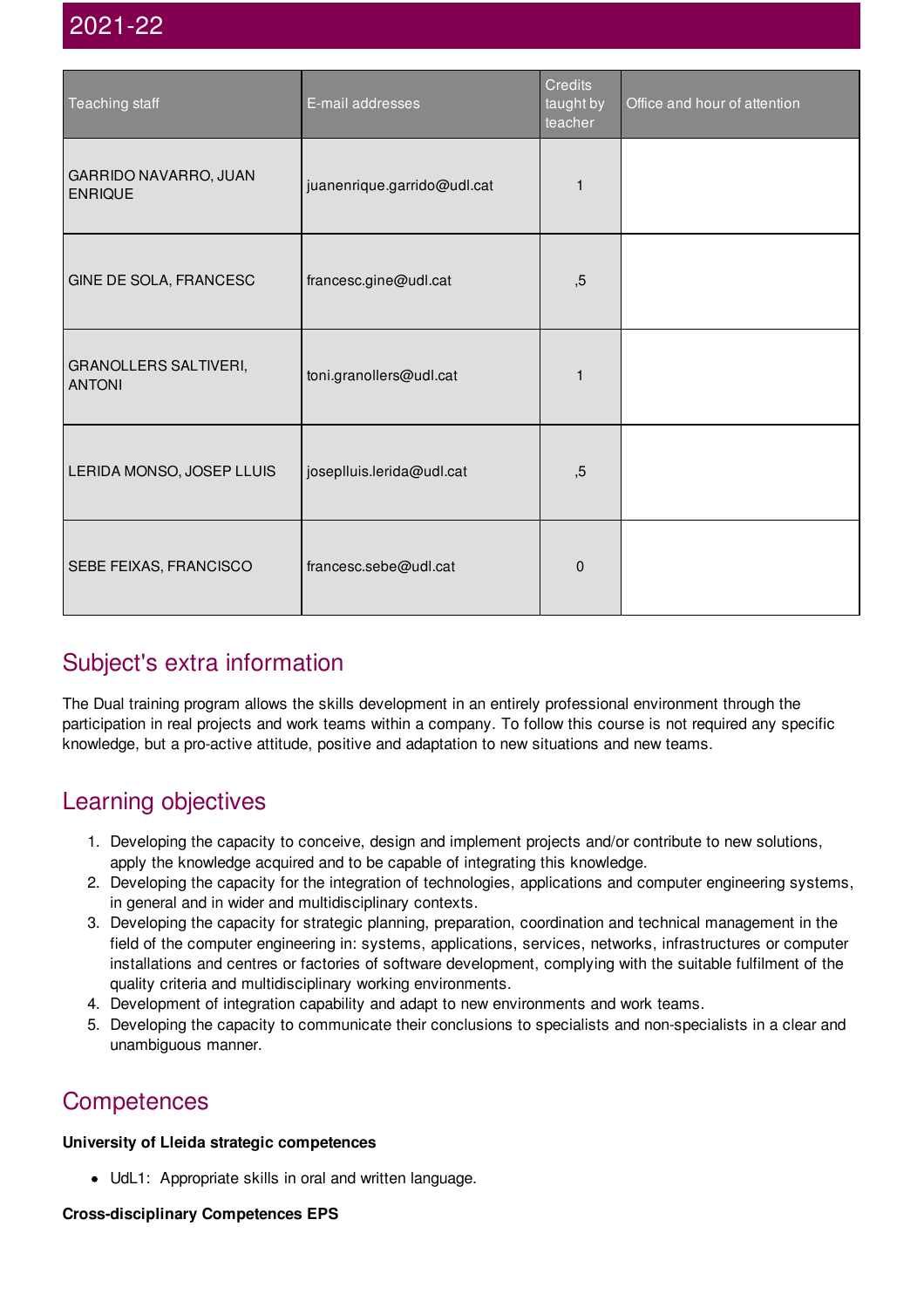- EPS1: Capacity of planning and organizing the personal work.
- EPS2: Capacity to consider the socioeconomic context as well as the sustainability criteria in engineering solutions.
- EPS4: Capacity to conceive, design and implement projects and/or contribute to new solutions, using engineering tools.

#### **General Competences**

- CG8: Capacity to apply the knowledge acquired for solving problems in new and unfamiliar situations within broader and more multidisciplinary contexts, and to be capable of integrating this knowledge.
- CG9: Capacity to understand and apply ethical responsibility, legislation and professional ethics in computer engineering activities.

#### **Basic Competences**

- CB1: Possess knowledge and understanding that provide a basis or opportunity for originality in developing and / or applying ideas, often in a research context.
- CB2: That the students can apply their knowledge and their ability to solve problems in new or unfamiliar environments within broader (or multidisciplinary) contexts related to their field of study.
- CB5: Students should possess learning skills that enable them to continue studying in a way that will be largely self-directed or autonomous.

#### **Degree-specific competences**

- CE1: Capacity for the integration of technologies, applications and computer engineering systems, in general and in wider and multidisciplinary contexts.
- CE2: Capacity for the strategic planning, preparation, direction, coordination, and technical and economic management in the fields of the computer engineering in: systems, applications, services, networks, infrastructures or computer installations and centres or factories of software development, complying with the suitable fulfilment of the quality criteria and multidisciplinary working environments.
- CE4: Capacity to model, design, define the architecture, implant, manage, operate, administer and keep applications, networks, systems, services and computer contents.

### Subject contents

The contents of this subject are defined within the context of the company by the company tutor (CT) and validated by the university tutor (UT), as part of the dual training in which they are involved.

The CT (see the methodology section to understand the role of each person involved in the training) defines the tasks within the company that the student (ST) will carry out. These tasks in turn will define the contents that will be treated by the student and must be adjusted to the competencies and objectives to be developed in the subject.

### Methodology

The Higher Polytechnic School defines a methodological framework to monitor and evaluate the dual training process. This methodological framework is generic to all the subjects that are carried out within the company in dual training.

The tutoring of each student is ensured by two figures who are essential in the success of the methodology: the company tutor (CT) and the university (UT).

The company tutor (CT) is responsible for the practical training of the student. His /Her function consists of welcoming and ensuring a correct integration of the student in the company, contributing to the acquisition of professional skills, monitoring, and evaluating the following: skills, know-how and knowing how to be in a professional environment.

The university tutor (UT) accompanies the student in his/her professional development and gives his/her support in case of difficulty. This role is especially important in the accompaniment and guidance in pedagogical matters. The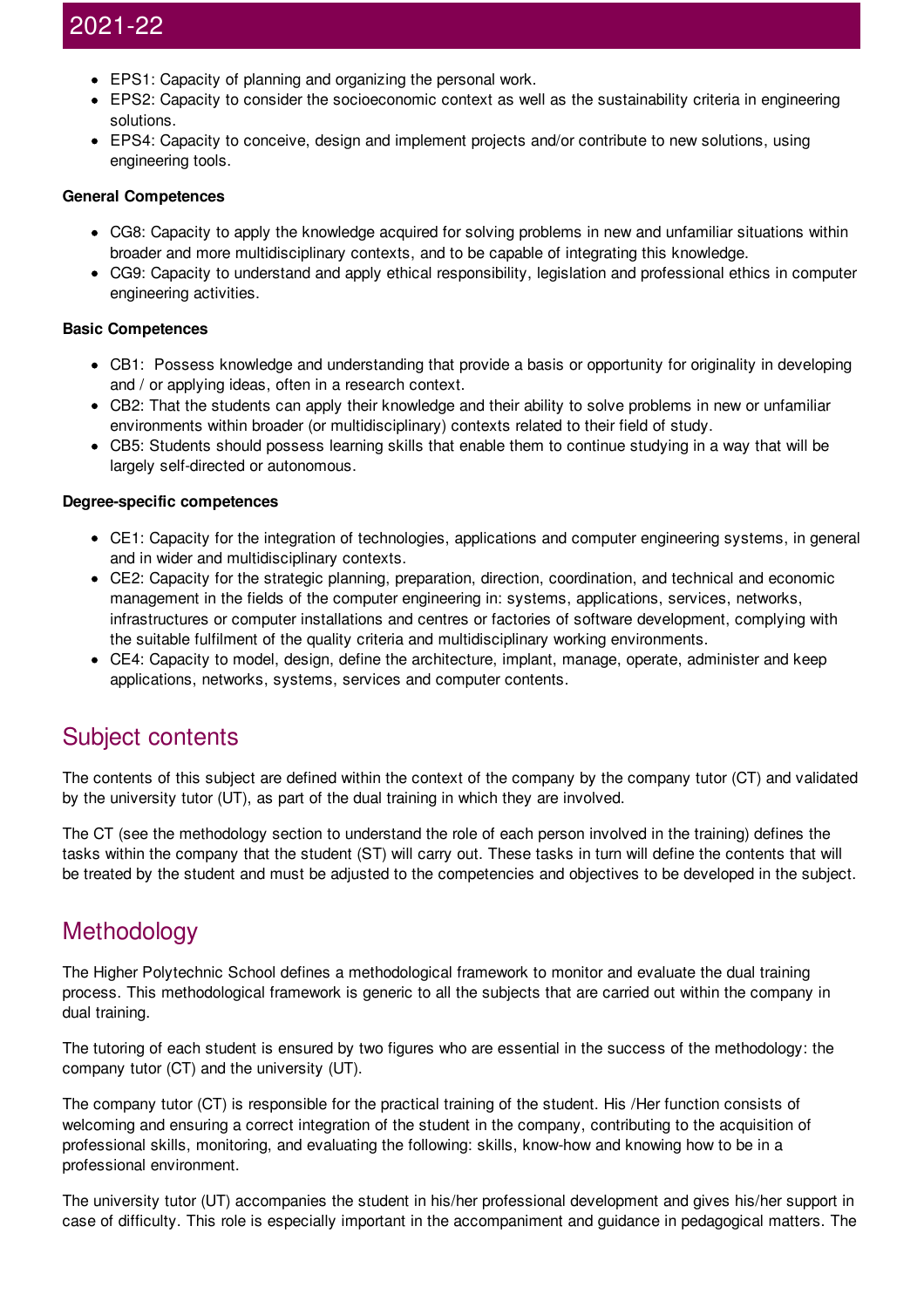UT ensures the monitoring process in the company and the relationship the student maintains with the professional environment. In addition, the UT works closely with the CT who is associated with the student's professional development.

#### *Training process*

When a student begins the master's degree and decides to do it in dual training, the first step is to explain the methodology to him/her and, therefore, to show the operation mode of the modality in which they will be involved. This will allow the student to know before the beginning of their training program, how they will work in term of skills objectives.

The dual training subjects within the "Enterprise Integrated Projects" specialty are divided over the three semesters of the master's degree. The distribution is as follows:

- The first and second semesters correspond to the subject "Enterprise Projects 1" (6 ECTS).
- The first and second semesters correspond to the subjects "Enterprise Projects 2", "Enterprise Projects 3" and "Trendig Topics" (18 ECTS).

The competencies and objectives are carried out through the completeness of tasks defined in the company. In this sense, at the beginning of each semester, through a meeting between the tutors and the student, the tasks, and competencies to be developed are defined. The (CT) will be responsible for making the formal proposal to be reviewed and analyzed by the corresponding TU. At the end of the meeting, the tasks will be defined and associated with the competencies to be developed.

At the end of each semester, a meeting will be held in which the work carried out by the student will be analyzed focused on the tasks defined at the initial meeting of the semester. This analysis is based on the tracking carried out by the CT in the daily work of the student, as well as the documentation collected by the student in the Memory of Activities. In the activity report, the student describes in detail the tasks performed, the competencies that have been discussed and, the technologies that have been used. In addition, the student performs an analysis of the level of achievement of the skills and the level of learning from a critical point of view. Based on all this documentation, TE and TU carry out the evaluation of the tasks and the level of achievement of the associated competencies.

All the information associated with the tasks to be performed by the student (description, competencies and objectives worked on) as well as its evaluation are described in the so-called "Learning Notebook". In it, all the authors involved (student, CT and UT) will be able to write their comments associated with each step performed during the dual training period in order to capture and record a personal analysis and assessments throughout the process. The UT will be responsible for guarding the learning notebook throughout the training process.

### Development plan

| <b>Types</b>             | <b>Stakeholders</b> | <b>Objective</b>                                                                                                                                                               | <b>Dates</b>                         |
|--------------------------|---------------------|--------------------------------------------------------------------------------------------------------------------------------------------------------------------------------|--------------------------------------|
| <b>Apprenticeship</b>    | UT/ST               | To know each other.<br>To know the dual training process.<br>$\bullet$<br>To know the functions of all each<br>actor.                                                          | 2 <sup>nd</sup> half of<br>September |
| <b>Business training</b> | UT/CT               | To know each other.<br>To know the dual training process.<br>To know the functions of all each<br>actor.                                                                       | 2 <sup>nd</sup> half of<br>September |
| 1 <sup>st</sup> Meeting  | UT/CT/ST            | To analyze the integration of the ST<br>into the enterprise.<br>To decide the competencies to<br>work in the first period and the<br>activities associated.<br>Issues/Pooling. | 2 <sup>nd</sup> half of October      |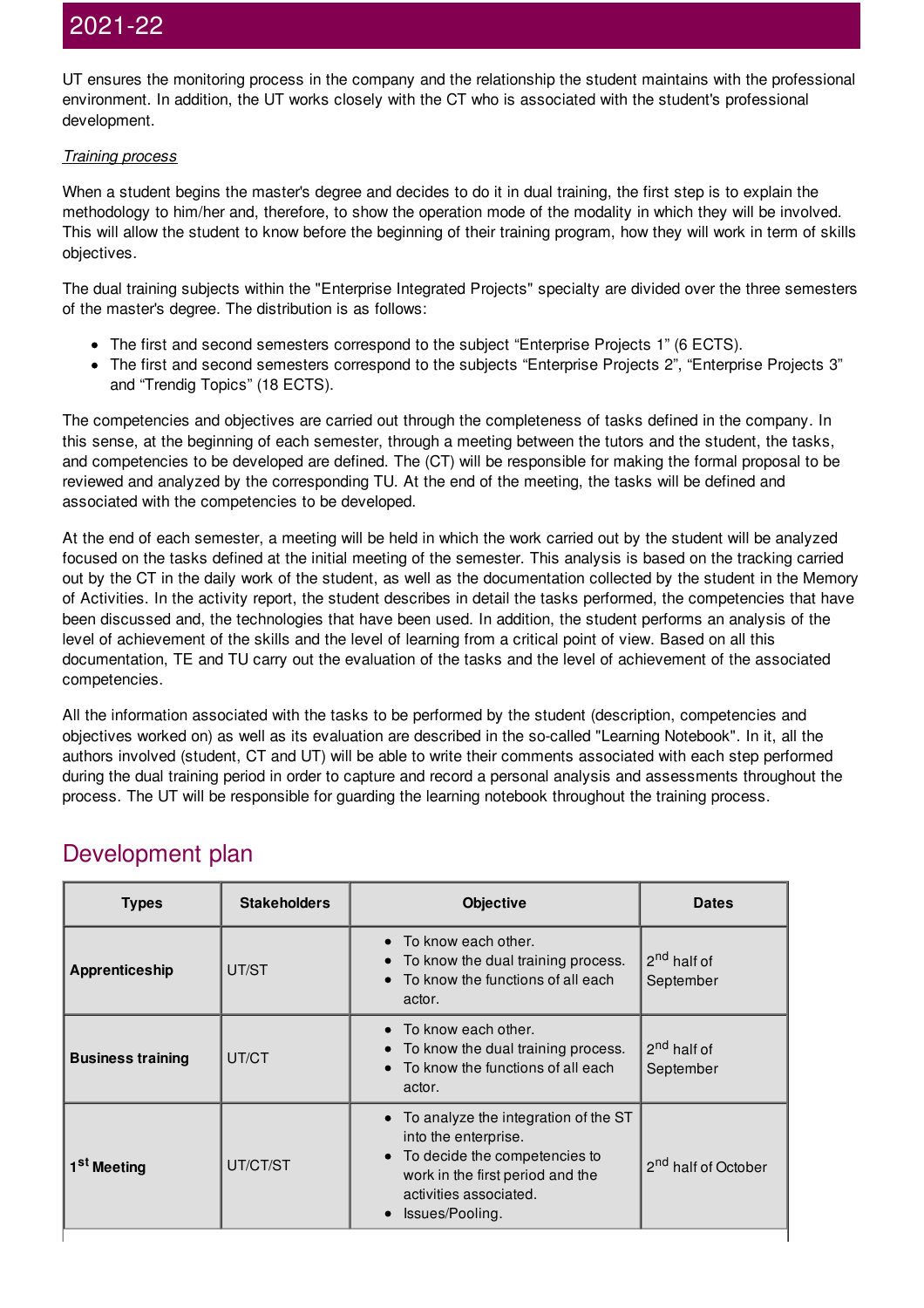| 2 <sup>nd</sup> Meeting | UT/CT/ST | To analyze the acquired know-how.<br>To present the Activity Report<br>(MEM1).<br>To evaluate the first period.                                                                                                                                                                                    | 2 <sup>nd</sup> half of January      |
|-------------------------|----------|----------------------------------------------------------------------------------------------------------------------------------------------------------------------------------------------------------------------------------------------------------------------------------------------------|--------------------------------------|
| 3 <sup>rd</sup> Meeting | UT/CT/ST | To analyze the integration of the ST<br>into the enterprise.<br>To decide the competencies to<br>work in the first period and the<br>activities associated.<br>Issues/Pooling.                                                                                                                     | 2 <sup>nd</sup> half of February     |
| 4 <sup>th</sup> Meeting | UT/CT/ST | To analyze the acquired know-how.<br>To present the Activity Report<br>(MEM2).<br>To evaluate the second period. This<br>grade corresponds to the subject<br>"Enterprise Projects 1".                                                                                                              | 2 <sup>nd</sup> half of June         |
| 5 <sup>th</sup> Meeting | UT/CT/ST | • To analyze the integration of the ST<br>into the enterprise.<br>To decide the competencies to<br>work in the first period and the<br>activities associated.<br>Issues/Pooling.<br>To define the topic and plan the<br>development of the TFM.                                                    | 2 <sup>nd</sup> half of<br>September |
| 6 <sup>th</sup> Meeting | UT/CT/ST | To analyze the acquired know-how.<br>To present the Activity Report<br>(MEM3).<br>• To evaluate the second period. This<br>grade corresponds to the subjects<br>"Enterprise Projects 2", "Enterprise<br>Projects 3" and, "Trending Topics".<br>Overall evaluation of the dual<br>training process. | 2 <sup>nd</sup> half of February     |

### **Evaluation**

This subject is included in the Dual training program. The evaluation is oriented based on competencies that the students develops in the company during the evaluation period. The TE and TU evaluate the student through the Learning Notebook.

The final grade of the subject is obtained as a result of weighing the level of acquisition of the competencies of the subject with the level of the development of the skills or appreciation criteria. The calculation and weight of each of the parts is obtained by the following formula:

0.7 \* Competences Grade + 0.3 \* Skills Grade

The level of skills and competences acquisition is measured based on evidences such as daily monitoring, selfcriticism assessment by the student of his/her learning process, detailed documentation of the learning process, activities performed, developed competencies, methodology, technologies, as well as self-assessment of the level of learning. All this information is provided by the learner through the Learning Notebook and Activity Memories.

At the end of the evaluation period, CT, UT, and student hold a meeting in which the conclusions of the learning process and the final qualification is obtained and shared. The information resulting from the evaluation process is reflected in the Learning Notebook to provide all actors with complete information about and serve as evidence of the evaluation process.

### **Bibliography**